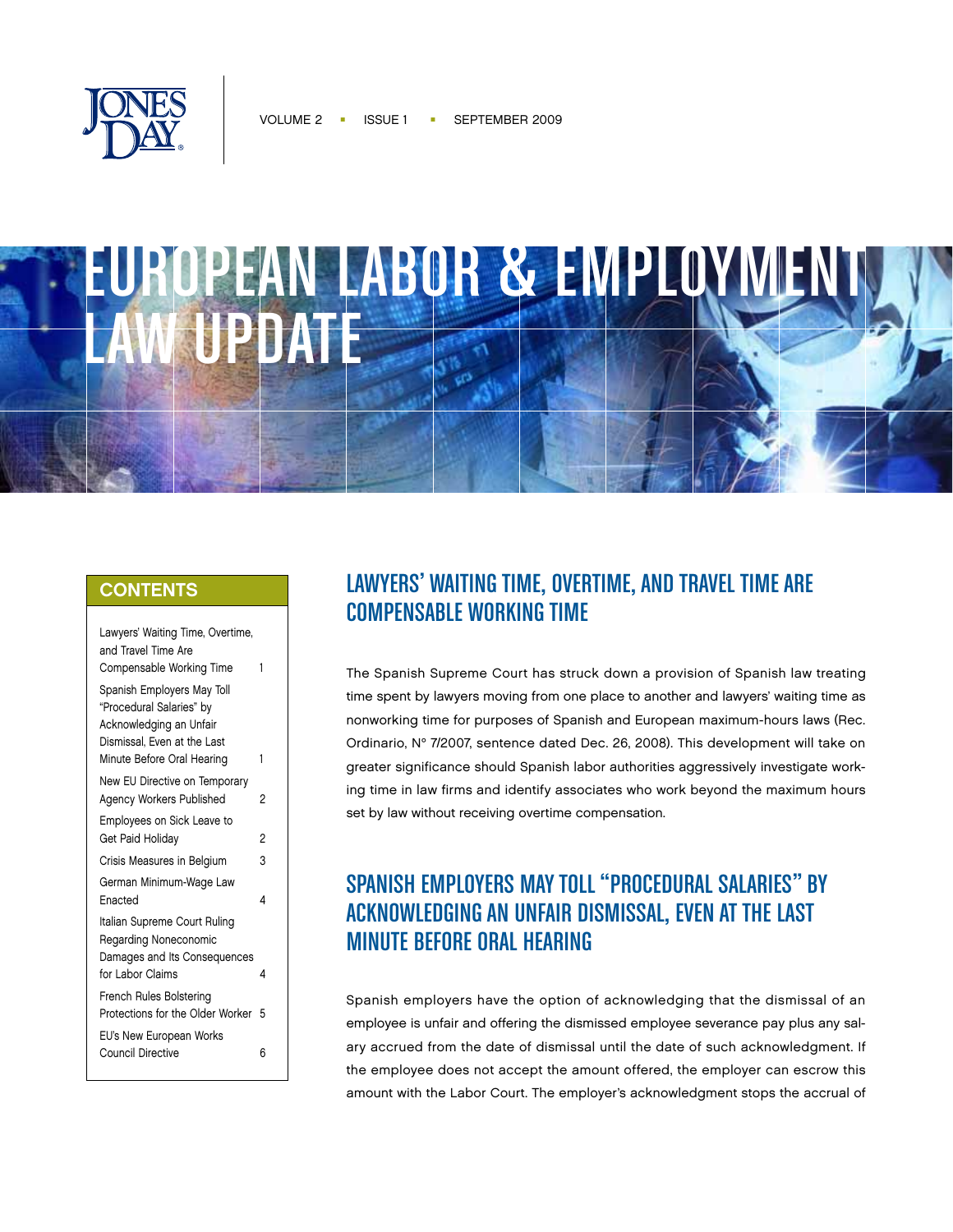"procedural salary," which is salary that accrues between the date of dismissal and the Labor Court's decision declaring the dismissal unfair.

The Spanish Supreme Court (Rec. Casación Unificación de Doctrina, N° 3566/2007, sentence dated Nov. 3, 2008) has clarified that the employer's acknowledgment of the dismissal as unfair can be communicated to the employee at any time up until the completion of an administrative conciliation before the Court, just before the beginning of the oral hearing. Under this ruling, the employer has a last chance before the oral hearing to attempt to reach a settlement or, if one cannot be reached, to eliminate any "procedural salary."

## New EU Directive on Temporary Agency Workers Published

Member States have until December 2011 to implement the provisions of the new EU Directive on Temporary Agency Workers. This Directive establishes that temporary agency workers will have the right to the same basic working and employment conditions that comparable permanent employees have; they will have to be informed about permanent employment opportunities in the company; and they must be given equal access to workplace facilities such as canteens, child care services, and transport. There are more than 8 million agency workers in the EU, with approximately 20 percent of these (1.8 million) based in the U.K. The average U.K.-based agency worker earns 32 percent less than the average permanent worker (according to a study conducted by the University of Leeds in May 2008).

The Directive is part of a general campaign at the EU level to protect workers who are employed on an atypical basis. Legislation already exists to ensure equal treatment for those employed on fixed-term contracts or on a part-time basis. The Directive allows Member States to make their own decisions about when agency workers will become eligible for equal working and employment conditions. In the U.K., temporary workers will acquire this right only after 12 weeks on the job. The Confederation of British Industry estimates that around half of all temporary placements last for longer than 12 weeks, and therefore the Directive will significantly affect the way in which companies conduct their business. We can

The Confederation of British Industry estimates that around half of all temporary placements last for longer than 12 weeks, and therefore the Directive will significantly affect the way in which companies conduct their business.

expect the number of agency workers to fall sharply and for assignments to shorten as businesses seek to ensure that agency workers do not accrue rights under the Directive. There may also be a spillover effect for other workers who see their compensation and benefits packages eroded as part of a campaign by employers to keep constraints on their fixed costs.

## Employees on Sick Leave to Get Paid Holiday

The European Court of Justice ("ECJ") has issued its decision in the case of Stringer and others v HM Revenue and Customs C-520/06. Henceforth, a worker who is on sick leave, and therefore not working, still accrues the right to paid annual leave. In addition, workers on sick leave who have been unable to take their annual leave before the end of the leave year must be allowed to carry over the untaken leave into the next leave year. The ECJ also ruled that it is for Member States to decide whether a worker can take annual leave during a period of sick leave, but the consequence of not allowing it will be that the holiday entitlement simply racks up and will have to be allowed to be taken or paid out on the employee's return to work or the termination of employment.

The UK Working Time Regulations will need amending to allow those on sick leave to carry annual leave into the next leave year. In the long term, this decision could prove expensive for some employers, as workers on long-term sick leave will accrue holiday pay even when they are receiving sick pay or permanent health insurance benefits.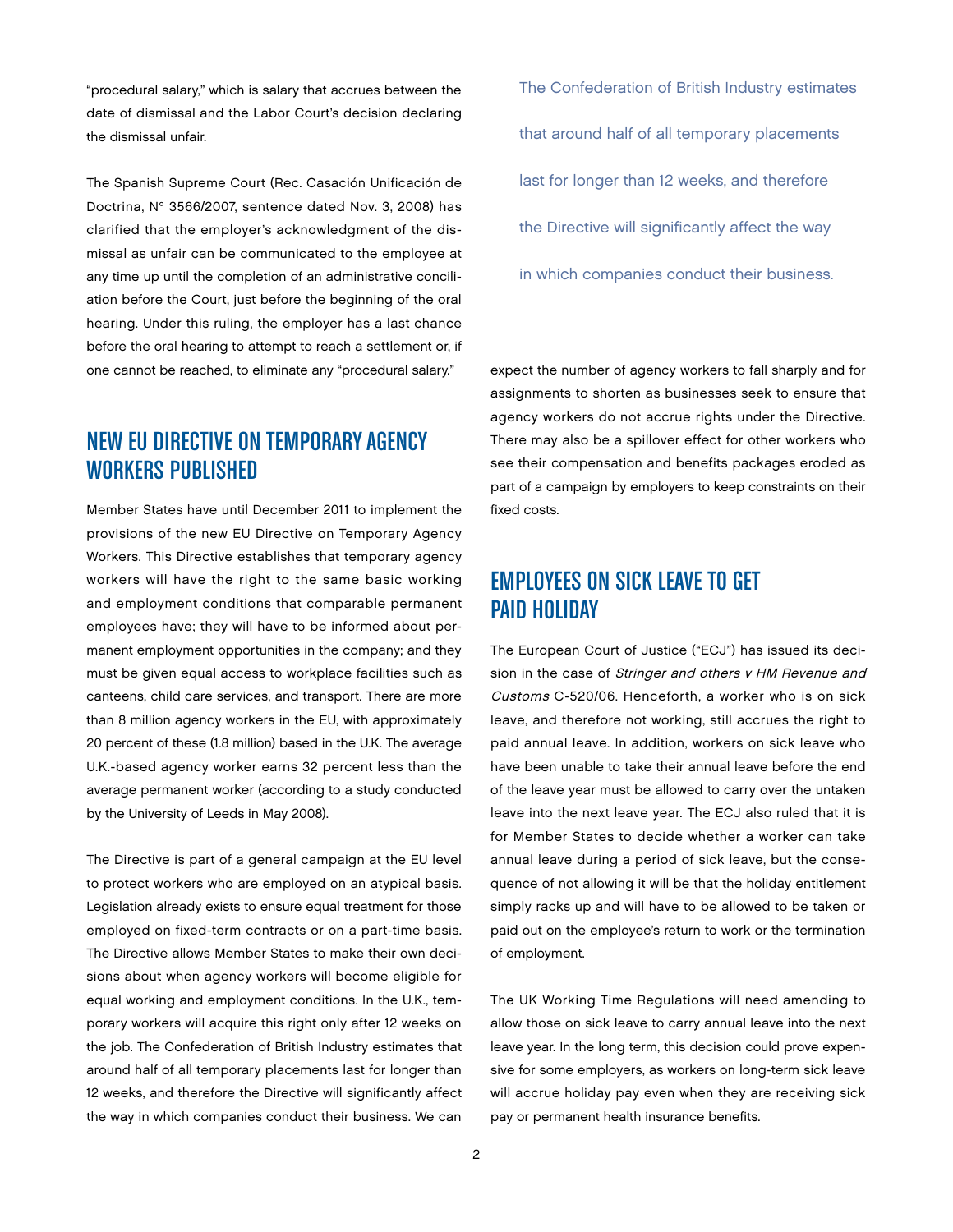

## Crisis Measures in Belgium

The Belgian government is concerned about unemployment growth because of the ongoing financial crisis. Therefore, it has introduced a set of measures that allow companies to cut personnel costs with as few layoffs as possible.

The Act on Employment in Times of Crisis (which expires on January 1, 2010, although it can be extended until June 30, 2010) provides for the following options:

### 1. WORKING TIME REDUCTION

An employer can conclude a collective bargaining agreement with the trade unions to reduce the working time in the company by one-fifth or one-quarter. If certain formalities are respected, this entitles the employer to a reduction in social security contributions.

### 2. CRISIS TIME CREDIT

Under the "crisis time credit," the employer and the employee can agree to reduce the employee's working time by one-fifth or by half, for a duration of up to six months. The employee is not paid for the reduced hours, but receives replacement income (up to €442.57 gross per month) from the government.

This measure is available only to companies that are "operating in difficult circumstances"-i.e., that have experienced a 20 percent decrease in turnover or production in the last quarter—or that have put at least 20 percent of their bluecollar workers on temporary unemployment. It also requires a collective bargaining agreement (industrywide or at the company level) or, in lieu thereof, a special company plan. Once these conditions are fulfilled, the employee's agreement is not necessary.

### 3. CRISIS UNEMPLOYMENT

The new system of "crisis unemployment," i.e., temporary unemployment, applies only to white-collar workers and is similar to the existing temporary unemployment program for blue-collar workers. Under this system, the employee's employment is fully or partially suspended, for a duration of up to, respectively, 16 or 26 weeks.

During the period of crisis unemployment, the employee receives unemployment benefits of 70 to 75 percent of his salary (limited to about €1,650 gross per month). In addition, the employer must pay a supplement to these benefits, the amount of which varies by industry and by company.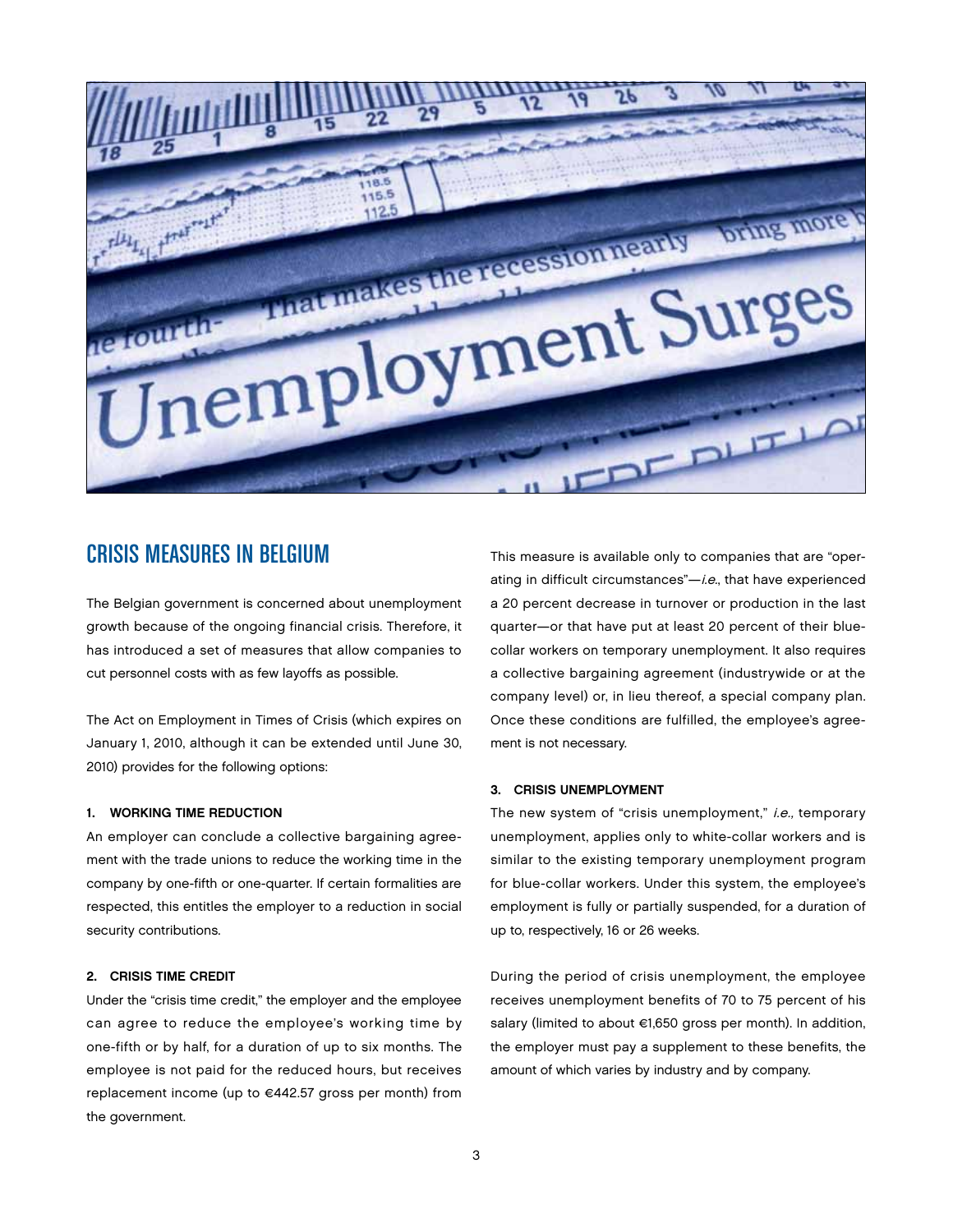## German Minimum-Wage Law Enacted

After more than a year of deliberations, Germany has finally adopted minimum-wage legislation. There are three categories of affected industries or workers:

## 1. INDUSTRIES WITH A HIGH DEGREE OF UNIONIZATION and Collective Bargaining

The minimum-wage provisions of collective bargaining agreements in six additional industrial sectors have been declared to be generally binding for all employers of the respective industries, whether or not the employer is a member of an employers' association. These newly applicable industries include nursing services, education and training, security, the industrial laundry sector, special mining, and waste removal. They were added to a list that included the delivery service, building-cleaning, and construction sectors.

An estimated 3 million employees are covered in these nine industries with generally binding minimum wages as set forth in the collective bargaining agreements for the industry.

## 2. INDUSTRIES WITH A LOW DEGREE OF UNIONIZATION and Collective Bargaining

For industries with low union density and limited collective bargaining, Germany has now enacted the Minimum Working Conditions Act. Minimum wages are set by the government for industry sectors determined to have employees in need of such statutory protection. This provision for governmentset minimum wages is highly controversial because the German Works Constitution Act grants unions and employers' associations freedom to agree on binding working conditions. Litigation is likely to resolve tensions between this new statutory scheme and the contractual autonomy of parties to collective bargaining agreements.

### 3. TEMPORARY AGENCY EMPLOYEES

A third legislative initiative consists of setting minimum wages with respect to employees who work for temporary employment agencies.

Minimum wages vary among the 20 EU Member States with minimum-wage schemes, from €0.65 per hour in Bulgaria to €9.49 per hour in Luxembourg, which can be partly explained



by different costs of living. Only five countries have implemented a minimum-wage standard exceeding €7.50, which is the level recommended by the German unions. Due to the financial crisis, it is unlikely that many countries will increase the currently set levels in 2009.

# Italian Supreme Court Ruling Regarding Noneconomic Damages and Its Consequences for Labor Claims

The Italian Supreme Court has announced significant limits on the recovery of noneconomic damages for labor claims. In its decision in Sezioni Unite (Civil Division, Sezioni Unite, Nov. 11, 2008, N° 26972), the Court made clear that noneconomic damages may be awarded only if: (1) they are caused by the illegitimate conduct of the offender, and (2) such conduct involves the violation of a specific individual right protected by law (for instance, health and safety, reputation, freedom, personal dignity). The Supreme Court, in particular, criticized decisions that, omitting the second of these requirements, had awarded damages in situations where an individual right was not protected by law, such as for offenses against "happiness" or "peaceful living."

This decision has clear implications for "mobbing"/harassment cases and for the recent proliferation of labor claims for noneconomic damages filed against employers on grounds that may not satisfy the second of the Supreme Court's requirements.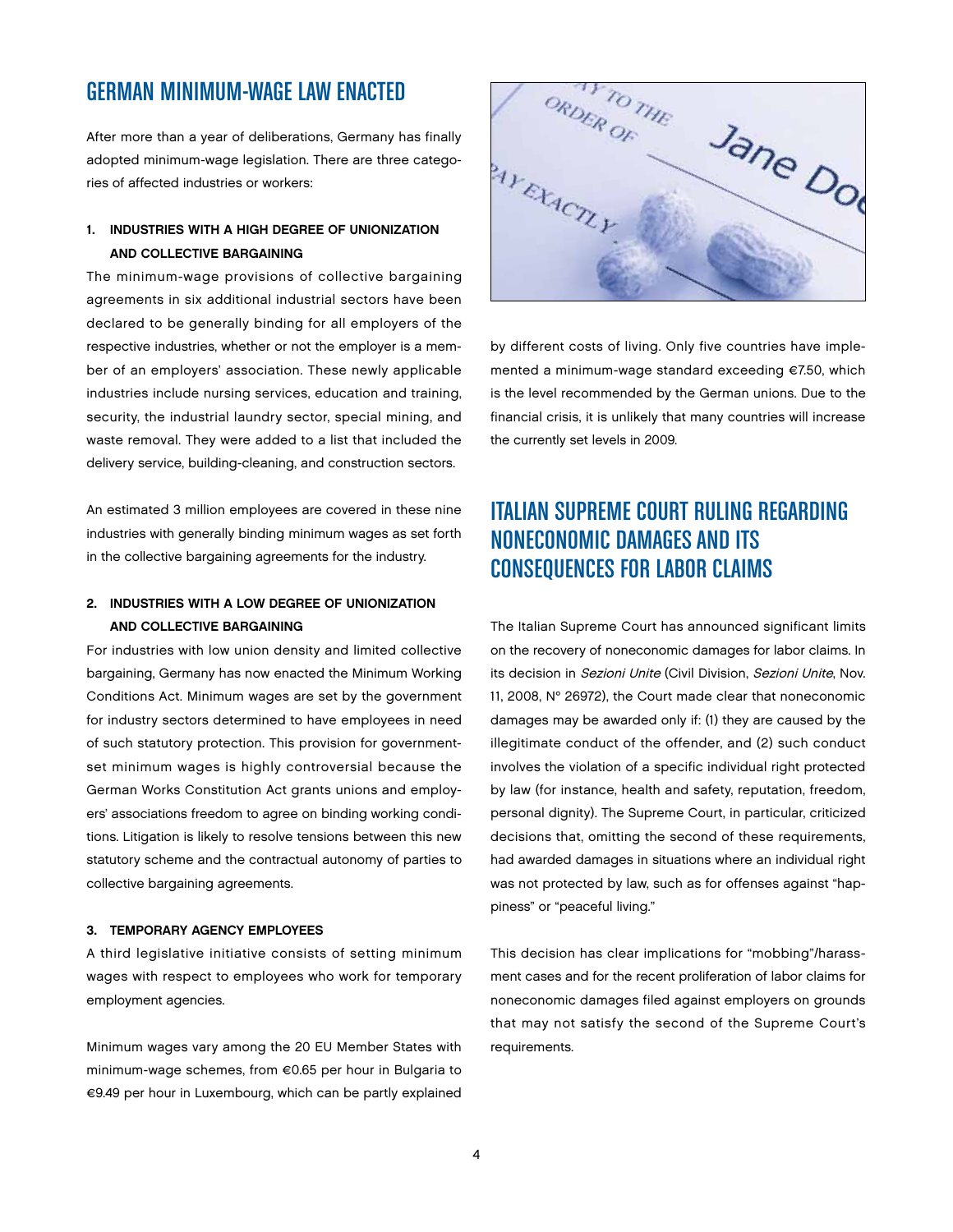# French Rules Bolstering Protections for the Older Worker

A few years ago, the French government encouraged older employees to retire as soon as they could benefit from a fullrate pension. The purpose of this program was to open up the employment market to younger workers to alleviate widespread unemployment. The government is now modifying this approach, as the employment rate of older employees has dramatically fallen over the last few years and pensions do not always suffice to provide a decent standard of living for retirees. Older employees have therefore become a new priority for the French government.

The most recent example of this new emphasis can be found in the Social Security Finance Law for 2009 (the "Law"), dated December 17, 2008, which has since come into force. The Law contains the following key measures:

- (i) Mandatory collective bargaining concerning the employment of older employees;
- (ii) Restrictions imposed on employers wanting older employees to retire before age 70; and
- (iii) Increased possibilities for older employees to perform a compensated professional activity while on retirement.

### $\blacksquare$  MANDATORY COLLECTIVE BARGAINING

Working conditions for older workers now comprise a mandatory item for collective bargaining. This negotiation must cover a three-year period and address such topics as the forward-looking management of careers as well as professional training. The French Labor Administration may decide to "extend" to nonunion employers any sectorwide agreements negotiated in this context.

In the absence of extended sectorwide agreements, companies with at least 50 employees, or that are part of a group having at least 50 employees, will have to negotiate and enter into a collective bargaining agreement with union delegates on the employment of older employees. If no agreement is reached, companies will have to set up and implement an action plan on this same topic. The agreement or action plan will need to cover a three-year period and contain very specific measures, such as the precise number of older employees the company undertakes to maintain in its employ or to recruit in the three-year period, the precise measures aimed at maintaining the older employees in its employ or facilitating their recruitment, and the details on the modalities of implementing these measures.

By 2010, the failure by a company to implement a collective bargaining agreement or action plan in favor of the older employees will require payment to the social security agency in charge of older employees of a penalty of 1 percent of the total compensation (inclusive, in particular, of salaries, bonuses, and paid vacation indemnities) paid to all of its employees during the time period for which it has not been covered by such agreement or action plan.

## **NUMBER IN RESTRICTIONS ON MANDATORY RETIREMENT BEFORE** Age 70

The Law also limits the ability of employers to require mandatory retirement of employees before the age of 70. In theory, French employers are authorized to require employees age 65 and above to retire, but only if they will receive a full-rate pension. In practice, the Law allows employees to oppose such unilateral decision by the employer. As of January 1,

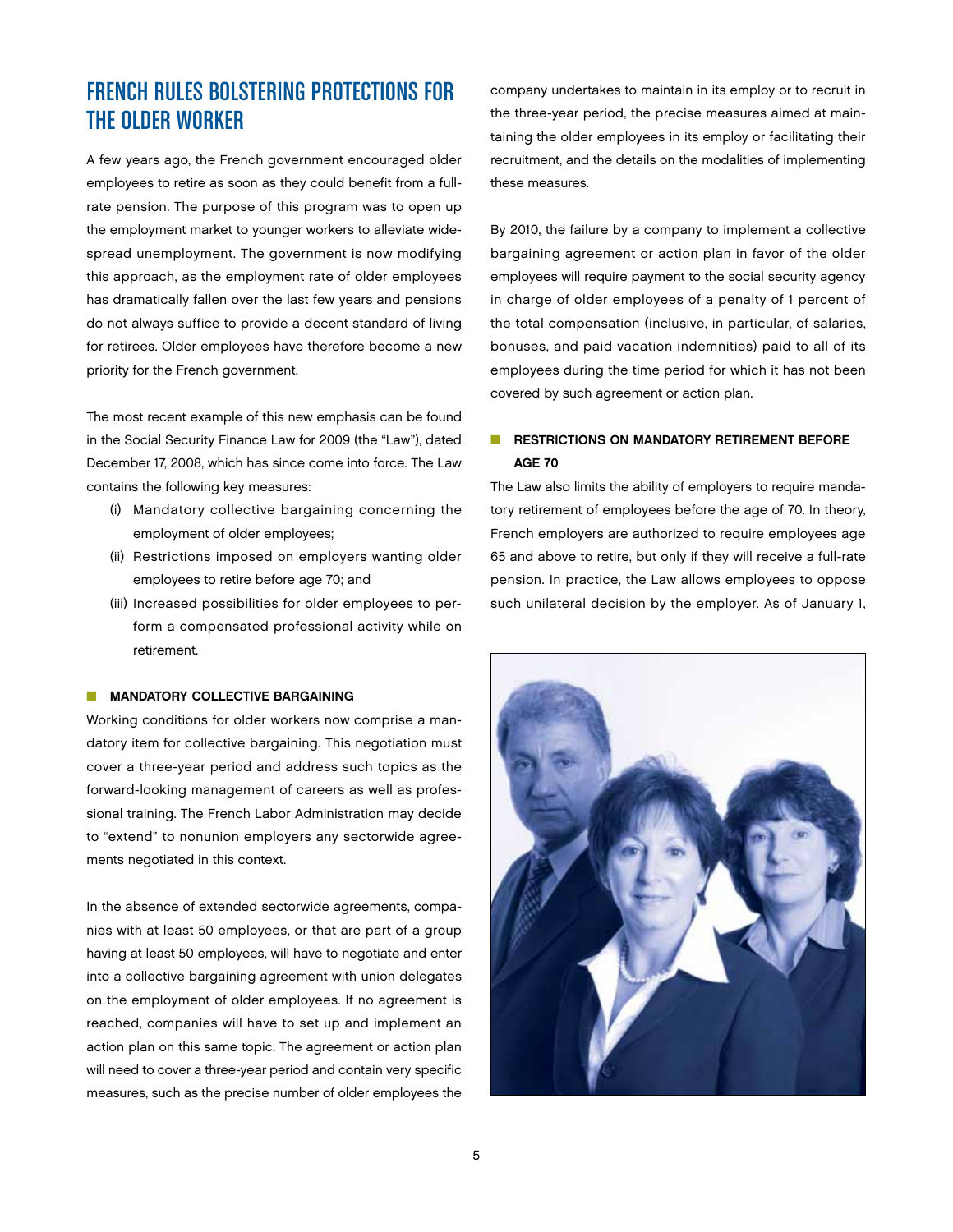2010, employers will have to ask each employee reaching the age of 65, in writing, whether he or she intends to retire at 65. In the case of an employee's refusal to retire, the employer will have no choice but to maintain the employee in its employ for one year. This process continues every year until the employee reaches 70. Once the employee reaches the age of 70, he or she is subject to mandatory retirement if that is desired by the employer.

## **n** GREATER LATITUDE TO PERFORM COMPENSATED Professional Activity During Retirement

Under prior law, retired employees were significantly restricted in their ability to continue working during retirement. In particular, they risked losing the benefit of their pensions in cases where the compensation they received exceeded a low ceiling set by law.

The new law modifies this restriction by allowing employees who have a full-rate pension to perform compensated professional activity regardless of the level of compensation, without suffering a reduction in their pension payments.

## EU's New European Works Council **DIRECTIVE**

Today about 820 European works councils exist, representing roughly 14.5 million employees.

If there is one particular reason the EU felt there was a need to recast and update Directive 94/45/EC, it is that the information rights of the European works councils have been considered too weak in their present form. To strengthen employee representation rights, new final wording was adopted on May 6, 2009, and published in the Official Journal as Directive 2009/38/EC.

As it did in its previous wording, the Directive is to apply primarily to "Community-scale groups of undertakings," i.e., groups with at least 1,000 employees within the EU Member States, with at least two group undertakings in different Among the changes is a new definition of the term "information." The Directive specifies that data must be transmitted to the employee representatives in a timely and appropriate manner to enable them to undertake an in-depth assessment of the possible impact of company proposals.

Member States, and at least 150 employees in each of at least two different Member States. A similar definition applies to individual "Community-scale undertakings."

Among the changes is a new definition of the term "information." The Directive specifies that data must be transmitted to the employee representatives in a timely and appropriate manner to enable them to undertake an in-depth assessment of the possible impact of company proposals.

The authority of the European works councils and the scope of information that needs to be provided to employee representatives are limited to "transnational" issues. This critical term is now defined as those matters that concern Community-scale undertakings or the group of undertakings as a whole, or at least two undertakings or establishments in two different Member States. According to recitals in the amended Directive, this includes matters which are of importance for the European workforce in terms of the scope of their potential effects or which involve transfers of activities between Member States.

Like any other Directive, the new Works Council Directive will require transposition into national law. The deadline is June 5, 2011.